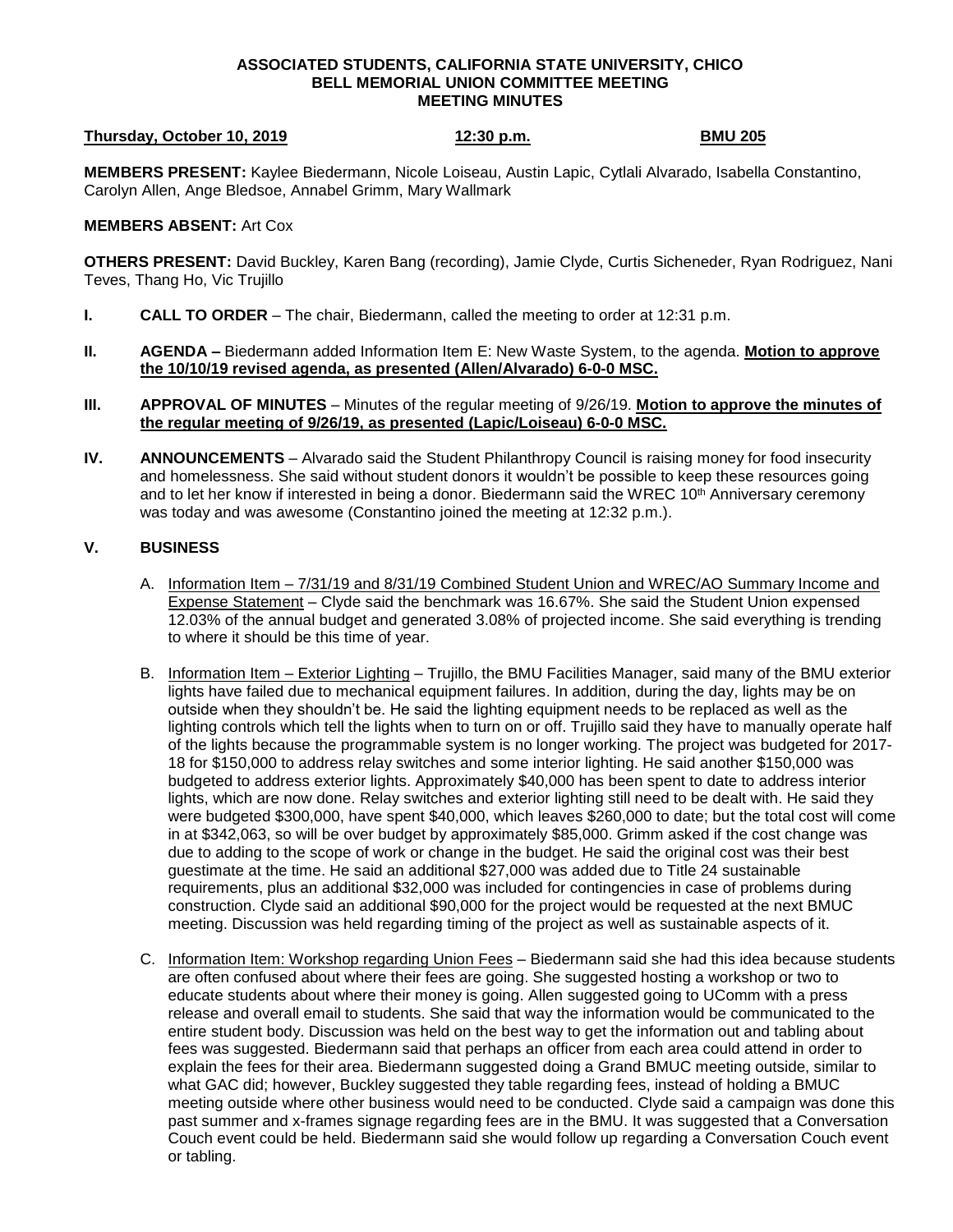- D. Information Item: Inclusive project for the WREC Biedermann said there are three new banners representing three activity types in the building and Sicheneder said they represent adventure, play and wellness. Biedermann said she has heard from some students that they don't feel included at the WREC. She said perhaps they could do something similar to the pictures that are displayed on First Street to make students feel more included. Sicheneder said he feels like the WREC is an inclusive place and said a survey was done this past spring and over 5,000 responses were received. He said the #1 reason students listed for not using the WREC was regarding time issues. He said introductory classes have been offered and they've also gone to Housing to promote the WREC. In addition, they responded to students' request to have a coffee cart, yet when installed didn't buy any. Sicheneder expressed concern that signs may not be impactful as those students that don't feel included may never go to the WREC, and they need to be a little cautious of spending and upkeep of items like signs. Buckley said the WREC is one of the most inclusive areas on campus and suggested Sicheneder could do a presentation to BMUC to provide awareness. Wallmark said usership is huge and actual demographic makeup of population is almost spot on. She said students probably feel the library is less inclusive than the WREC right now. Discussion was held. Clyde said regarding the Wellness Center that this committee voted on last year, comments they frequently heard were that wellness looks different for everyone. Grimm said after data has been presented there could be other ideas they could come up with regarding inclusiveness but not necessarily permanent so that it doesn't start to blend in. Items discussed were Wellness Center/WREC blend to create workout partners, sharing data with students, white board for writing encouraging words/quotes.
- E. New Waste System Teves, the AS Sustainability Program Coordinator and Rodriguez, the AS Recycling Operations Coordinator, presented regarding a new waste station project. Rodriguez explained that they would like to reduce the number of individual waste bins located around the BMU and replace with waste stations that include recycling, food waste and trash. They would be able to swap out 100 individual bins for 10 area waste stations, with the first phase happening in departments, not in public areas. He said they are aiming for November 9 to make the changes. It was explained that this is being done because in 2009 the AS set a zero waste goal. He said they are trying to reduce the amount of plastic bags that are wasted and increase diversion by lowering contamination waste in bins. Rodriguez said per AB 341, the State of California mandates reducing waste by 75% by 2020. The Chancellor's Office requires waste reduction by 80% by 2020. Teves said a waste audit was done and showed approximately 30% contamination between bins. She said student recycling staff collect all recycling around campus and physically sort it, which wastes a lot of time. Teves said by making this change, they expect to save \$940 annually in bag costs, 50% reduction in plastic office bag waste, time saved for custodial staff, and improved employee health. Teves said they have mapped every single bin in the BMU and the second piece of this project would be removing bins from meeting rooms, having stations nearby for the depositing of garbage. Buckley asked about food, and Teves said they are not including food waste.
- **VI. EXECUTIVE DIRECTORS REPORT –** Buckley said this morning the Board approved the health premium split between AS and employees. He said the increase would affect the Student Union approximately \$200,000 and said the AS will pick up 80% and employees will pick up 20% of the premium. Buckley said the Compensation Study was presented to the Board and will be voted on soon.
- **VII. WREC DIRECTORS REPORT –** Sicheneder said on Friday, October 25 at 3 p.m. on Yolo Field they will attempt to break the world record for the most simultaneous games of cornhole being played. He said it's open to all students/faculty/staff and pre-registration is requested. • Sicheneder said 70 people attended the WREC alumni event that was held this past Saturday in association with the WREC's 10<sup>th</sup> Anniversary.  $\cdot$ Sicheneder said the WREC is partnering with AS Productions for a Halloween skate spook spectacular, followed with Pizza on the Plaza from 9 to 11 p.m. He also noted an Adulting 101 class is being presented tonight, the basketball courts are now open and the Bike Cart auction was held yesterday. The auction raised \$3,600 for the Adventure Outings Get Outdoors Fund.
- **VIII. ASSOCIATE EXECUTIVE DIRECTOR'S REPORT –** Clyde reported that Conference Services has been very busy and noted that Chico Preview Day will be the first weekend of November. • Clyde said a Marketing Committee has been working on a Social Media Policy. • Clyde said she and Sicheneder met with Modern Construction about construction renovations for the prospective Wellness Center. She explained that they had previously met with FMS regarding the project; however, FMS came in significantly higher than their original projections. Clyde said she told FMS that the AS would like to work with a general contractor instead and it